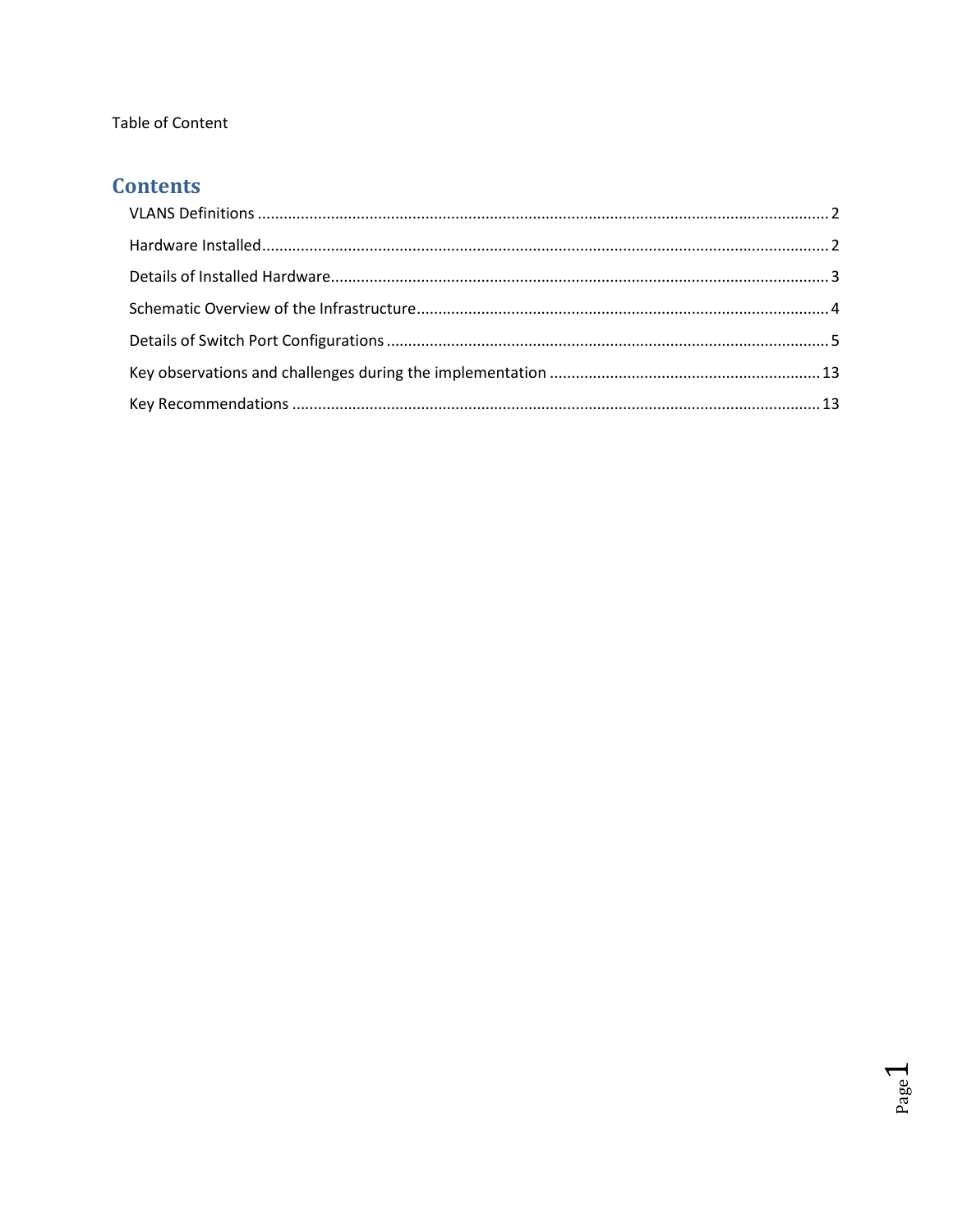### **VLANS Definitions**

| <b>VLAN NAME</b> | VLAN ID | <b>SUBNET</b> | <b>DESCRIPTION</b>                            |
|------------------|---------|---------------|-----------------------------------------------|
| default          | 0       |               | Default VLAN on Juniper EX Switch             |
| native           |         | 172.16.8.0/23 | <b>VLAN for existing Campus Wired Network</b> |
| centralair       | 32      | 10.10.32.0/20 | <b>VLAN for new Campus Wifi Network</b>       |
| voice            | 56      | 10.10.56.0/23 | <b>VLAN for Voice Network</b>                 |

## **Hardware Installed**

| <b>NAME</b>                  | <b>MODEL</b>  | <b>REMARK</b>                               |
|------------------------------|---------------|---------------------------------------------|
| Meru Controller              | MC4100        | Main Controller for the Wifi Network        |
| Meru AP1000 Series           | AP1010i       | <b>Access Points</b>                        |
| Juniper Switch EX2200 Series | EX2200-24P-4G | Juniper PoE Switches powering Access Points |
| Juniper Switch EX4200 Series | EX4200-24F    | 24-Port Juniper Fibre Switch                |
| Cyberoam UTM                 | CR500ia       | Unified Threat Management Appliance         |
| Proxim Radio                 | Proxim QB8150 | Radio Link to Library on Miotso Campus      |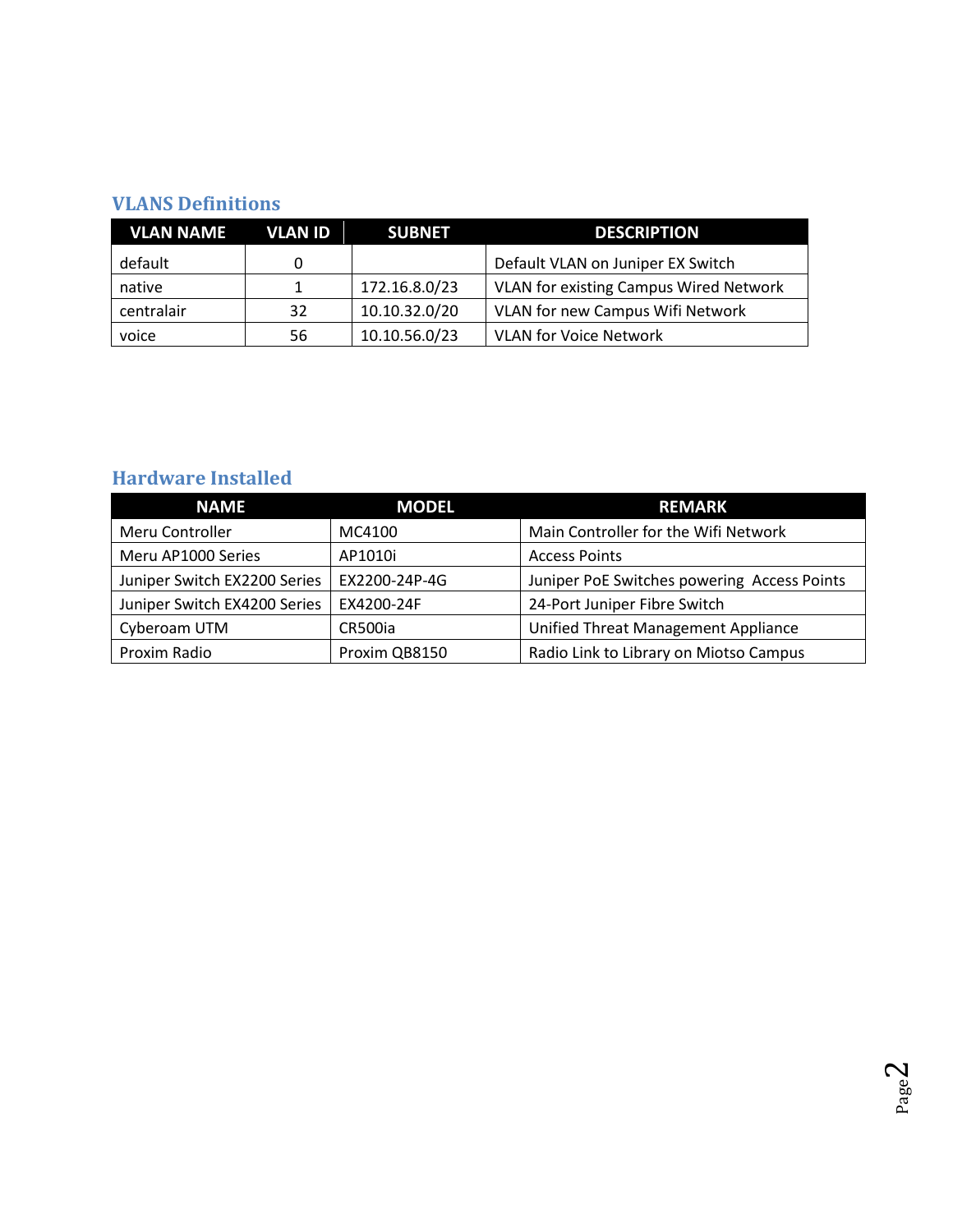## **Details of Installed Hardware**

| <b>BLOCK</b>   | <b>HOSTNAME</b>          | <b>DEVICE TYPE</b>                       | <b>LOCATION</b>             | <b>IP ADDRESS</b> |
|----------------|--------------------------|------------------------------------------|-----------------------------|-------------------|
| Science        |                          |                                          |                             |                   |
| <b>Block</b>   | mi-sw-scien-01           | Juniper EX2200                           | Science Block -Sever Rm     | 172.16.8.11       |
|                | mi-sw-scien-02           | Trendnet                                 | Science Block -Sever Rm     | 172.16.8.12       |
|                | mi-sw-core               | Juniper EX4200                           | Science Block -Sever Rm     | 172.16.9.11       |
|                | trust.central.edu.gh     | Meru Controller                          | Science Block -Sever Rm     | 10.10.32.2        |
|                | cyberoam                 | Cyberoam LAN (Port A)                    | Science Block -Sever Rm     | 172.16.9.10       |
|                | Avaya IP Office          | Avaya IP PBX                             | Science Block -Sever Rm     | 10.10.56.51       |
|                | Call Center PC           | Call Centre Reporting Server             | Science Block -Sever Rm     | 10.10.56.50       |
|                | Xima Chronicall Software | <b>Call Center Recording Application</b> | Science Block -Sever Rm     | 10.10.56.50:8090  |
|                |                          |                                          |                             |                   |
| <b>Block A</b> | mi-sw-blocka-01          | Juniper EX2200                           | <b>Block A</b>              | 172.16.8.18       |
|                |                          |                                          | <b>Block A Distance</b>     |                   |
|                | mi-sw-blocka-02          | <b>Allied Telesis Switch</b>             | Learning                    | 172.16.8.15       |
|                |                          |                                          |                             |                   |
| <b>Block B</b> | mi-sw-blockb-01          | Juniper EX2200                           | <b>Block B</b>              | 172.16.8.19       |
|                |                          |                                          |                             |                   |
| <b>Block C</b> | mi-sw-blockc-01          | Juniper EX2200                           | <b>Block C</b>              | 172.16.8.20       |
|                |                          |                                          |                             |                   |
| <b>Block E</b> | mi-sw-blocke-01          | Juniper EX2200                           | <b>Block E Main Cabinet</b> | 172.16.8.14       |
|                | mi-sw-blocke-03          | Juniper EX2200                           | <b>Block E</b>              | 172.16.9.240      |
| Admin          |                          |                                          |                             |                   |
| <b>Block</b>   | mi-sw-admin-01           | Juniper EX2200                           | <b>Administration Block</b> | 172.16.8.8        |
|                | Panasonic PBX            | Panasonic IP PBX                         | <b>Admin Block</b>          | 10.10.56.52       |
|                |                          |                                          |                             |                   |
| Library        | mi-sw-lib-01             | Juniper EX2200                           | Library                     | 172.16.8.17       |
|                | Radio-A                  | Proxim Radio BSU                         | Science Block Roof Top      | 169.254.128.131   |
|                | Radio-B                  | Proxim Radio SU                          | <b>Library Building</b>     | 169.254.128.132   |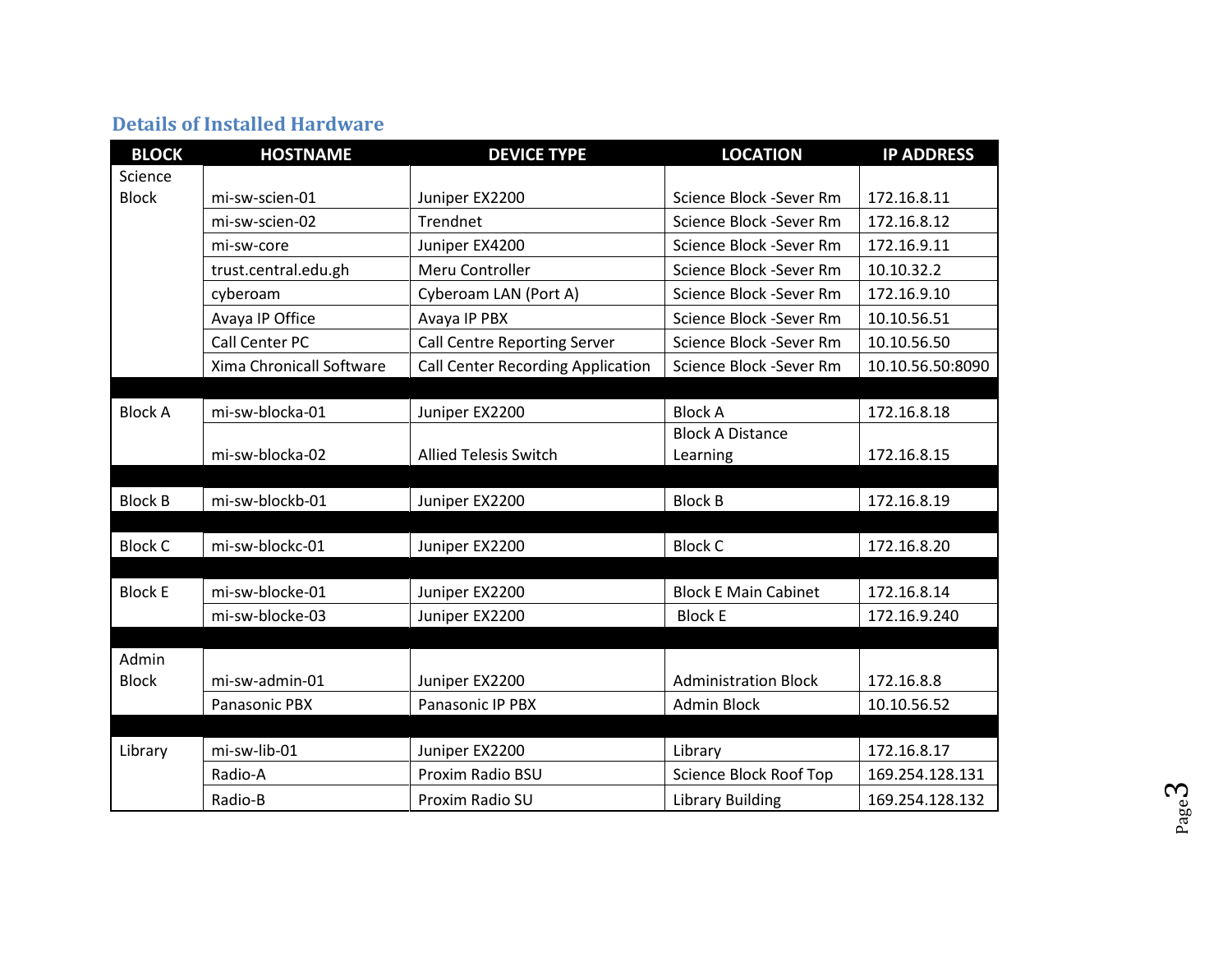**Schematic Overview of the Infrastructure**

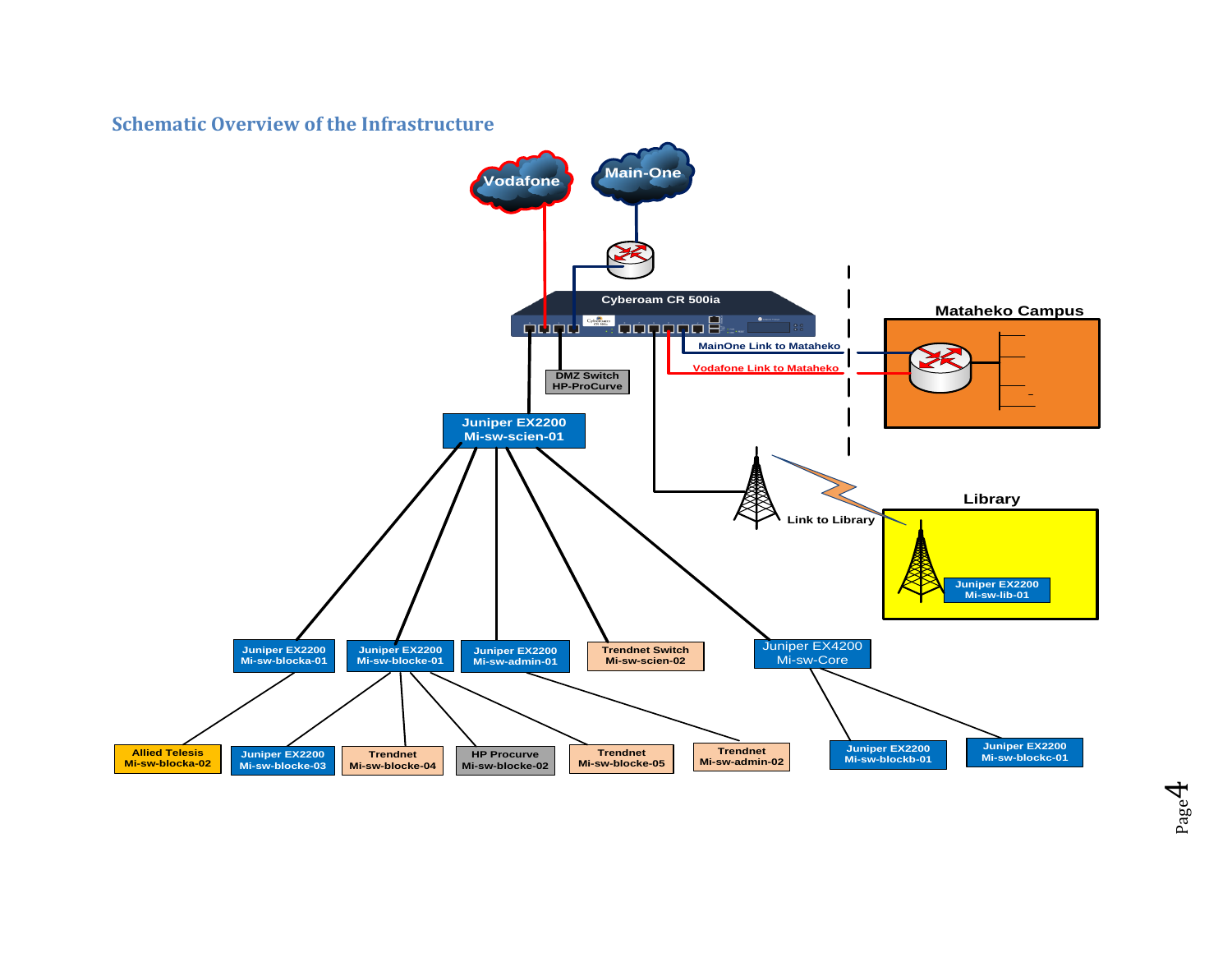|  |  | <b>Details of Switch Port Configurations</b> |
|--|--|----------------------------------------------|
|  |  |                                              |

|                 | Switch Name: mi-sw-admin-02 |                    | Switch Model: ex2200-24p-4g          | IP Address: 172.16.8.8     Admin Block        |
|-----------------|-----------------------------|--------------------|--------------------------------------|-----------------------------------------------|
|                 | <b>PORT</b>                 | <b>PORT ROLE</b>   | <b>VLAN</b>                          | <b>DESCRIPTION</b>                            |
| mi-sw-admin-02  | ge/0/0/0                    | <b>Access Port</b> | Native(1)                            | Wired Network (172.16.8.0/23)                 |
|                 | ge/0/0/1                    | <b>Access Port</b> | Native(1)                            | Wired Network (172.16.8.0/23)                 |
|                 | ge/0/0/2                    | <b>Access Port</b> | Native(1)                            | Wired Network (172.16.8.0/23)                 |
|                 | ge/0/0/3                    | <b>Access Port</b> | Native(1)                            | Wired Network (172.16.8.0/23)                 |
|                 | ge/0/0/4                    | <b>Access Port</b> | Native(1)                            | Wired Network (172.16.8.0/23)                 |
|                 | ge/0/0/5                    | <b>Access Port</b> | Native(1)                            | Wired Network (172.16.8.0/23)                 |
|                 | ge/0/0/6                    | <b>Access Port</b> | Native(1)                            | Wired Network (172.16.8.0/23)                 |
|                 | ge/0/0/7                    | <b>Access Port</b> | Native(1)                            | Wired Network (172.16.8.0/23)                 |
|                 | ge/0/0/8                    | <b>Access Port</b> | Native(1)                            | Wired Network (172.16.8.0/23)                 |
| EX2200-24p-4g   | ge/0/0/9                    | <b>Access Port</b> | Native(1)                            | Wired Network (172.16.8.0/23)                 |
|                 | ge/0/0/10                   | <b>Access Port</b> | Native(1)                            | Wired Network (172.16.8.0/23)                 |
|                 | ge/0/0/11                   | <b>Access Port</b> | Native(1)                            | Wired Network (172.16.8.0/23)                 |
|                 | ge/0/0/12                   | <b>Access Port</b> | Native(1)                            | Wired Network (172.16.8.0/23)                 |
|                 | ge/0/0/13                   | <b>Access Port</b> | Native(1)                            | Wired Network (172.16.8.0/23)                 |
|                 | ge/0/0/14                   | <b>Access Port</b> | Native(1)                            | Wired Network (172.16.8.0/23)                 |
|                 | ge/0/0/15                   | <b>Access Port</b> | Native(1)                            | Wired Network (172.16.8.0/23)                 |
| Juniper         | ge/0/0/16                   | <b>Access Port</b> | Native(1)                            | Wired Network (172.16.8.0/23)                 |
|                 | ge/0/0/17                   | <b>Access Port</b> | Native(1)                            | Wired Network (172.16.8.0/23)                 |
|                 | ge/0/0/18                   | <b>Access Port</b> | Native(1)                            | Wired Network (172.16.8.0/23)                 |
|                 | ge/0/0/19                   | <b>Access Port</b> | Native(1)                            | Wired Network (172.16.8.0/23)                 |
|                 | ge/0/0/20                   | <b>Access Port</b> | Native(1)                            | Wired Network (172.16.8.0/23)                 |
|                 | ge/0/0/21                   | <b>Access Port</b> | Voice(56)                            | Voice Network (10.10.56.0/21)- Avaya IP Phone |
| <b>Block   </b> | ge/0/0/22                   | <b>Access Port</b> | Voice(56)                            | Voice Network (10.10.56.0/21) - Panasonic PBX |
|                 | ge/0/0/23                   | <b>Access Port</b> | Native(1)                            | Wired Network (172.16.8.0/23)                 |
| Admin           | ge/0/1/0                    |                    |                                      |                                               |
|                 | ge/0/1/1                    |                    |                                      |                                               |
|                 | ge/0/1/2                    |                    |                                      |                                               |
|                 | ge/0/1/3                    | Trunk              | CentralAir(32), Native(1), Voice(56) | Fibre Uplink to Server Room                   |

Page L∩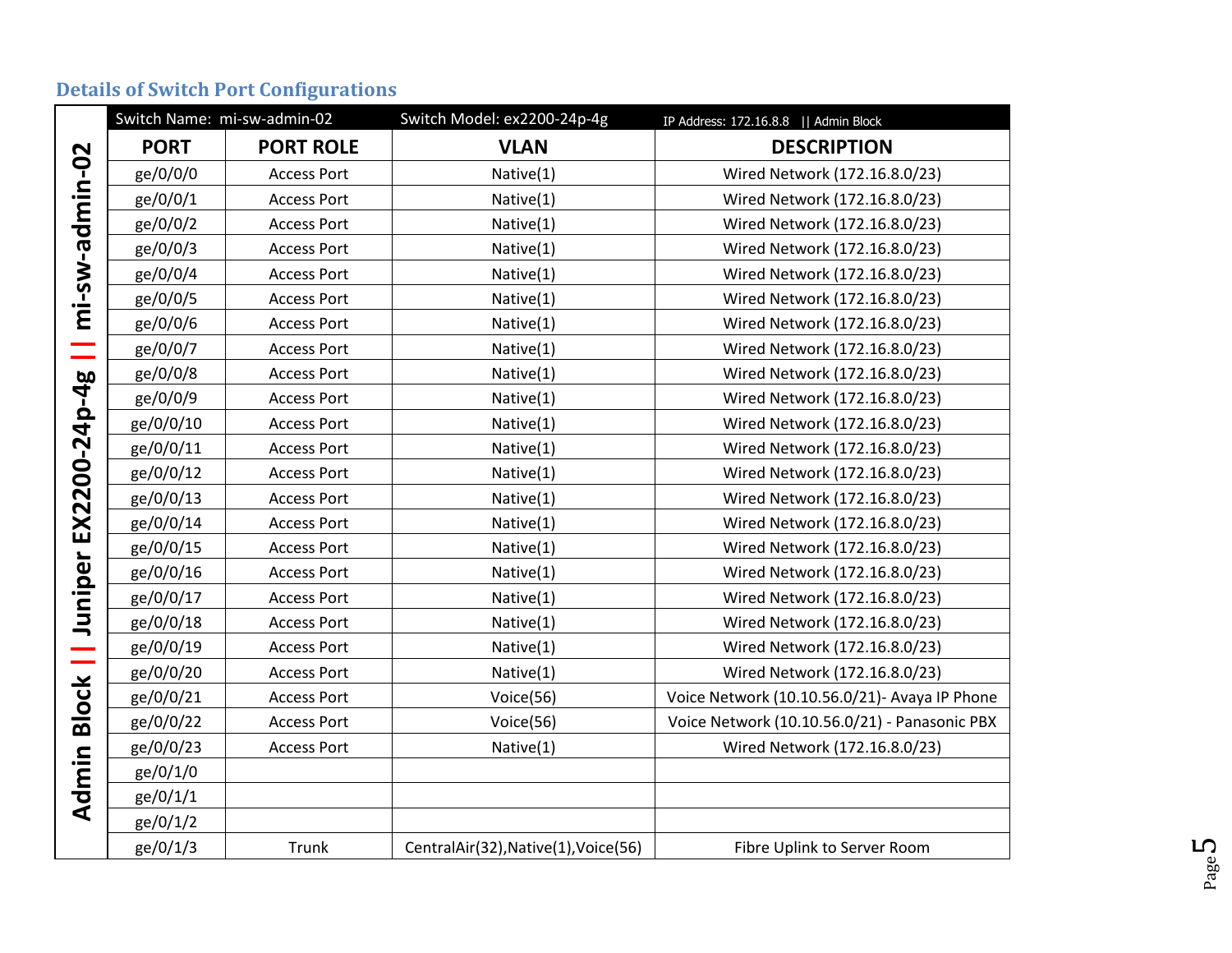|                | Switch Name: mi-sw-scien-01 |                    | Switch Model: ex2200-24p-4g          | IP Address: 172.16.8.11   Science Block         |
|----------------|-----------------------------|--------------------|--------------------------------------|-------------------------------------------------|
|                | <b>PORT</b>                 | <b>PORT ROLE</b>   | <b>VLAN</b>                          | <b>DESCRIPTION</b>                              |
| mi-sw-scien-01 | ge/0/0/0                    | <b>Access Port</b> | centralair(32)                       | Wireless Network (10.10.320/21) - AP            |
|                | ge/0/0/1                    | <b>Access Port</b> | centralair(32)                       | Wireless Network (10.10.320/21) - AP            |
|                | ge/0/0/2                    | <b>Access Port</b> | centralair(32)                       | Wireless Network (10.10.320/21) - AP            |
|                | ge/0/0/3                    | <b>Access Port</b> | centralair(32)                       | Wireless Network (10.10.320/21) - AP            |
|                | ge/0/0/4                    | <b>Access Port</b> | centralair(32)                       | Wireless Network (10.10.320/21) - AP            |
|                | ge/0/0/5                    | <b>Access Port</b> | centralair(32)                       | Wireless Network (10.10.320/21) - AP            |
|                | ge/0/0/6                    | <b>Access Port</b> | centralair(32)                       | Wireless Network (10.10.320/21) - AP            |
|                | ge/0/0/7                    | <b>Access Port</b> | centralair(32)                       | Wireless Network (10.10.320/21) - AP            |
| EX2200-24p-4g  | ge/0/0/8                    | <b>Access Port</b> | centralair(32)                       | Wireless Network (10.10.320/21) -Meru Cntrl     |
|                | ge/0/0/9                    | <b>Access Port</b> | Voice(56)                            | Voice Network (10.10.56.0/21) - Avaya IP Office |
|                | ge/0/0/10                   | <b>Access Port</b> | Native(1)                            | Wired Network (172.16.8.0/23)                   |
|                | ge/0/0/11                   | <b>Access Port</b> | Native(1)                            | Wired Network (172.16.8.0/23)                   |
|                | ge/0/0/12                   | <b>Access Port</b> | Voice(56)                            | Voice Network (10.10.56.0/21)- Avaya IP Phone   |
|                | ge/0/0/13                   | <b>Access Port</b> | Voice(56)                            | Voice Network (10.10.56.0/21)- Call Cener PC    |
|                | ge/0/0/14                   | <b>Access Port</b> | Native(1)                            | Wired Network (172.16.8.0/23)                   |
|                | ge/0/0/15                   | <b>Access Port</b> | Native(1)                            | Wired Network (172.16.8.0/23)                   |
| Juniper        | ge/0/0/16                   | <b>Access Port</b> | Native(1)                            | Wired Network (172.16.8.0/23)                   |
|                | ge/0/0/17                   | <b>Access Port</b> | centralair(32)                       | Wireless Network (10.10.320/21) -CR Port J      |
|                | ge/0/0/18                   | <b>Access Port</b> | Native(1)                            | Wired Network (172.16.8.0/23)                   |
|                | ge/0/0/19                   | <b>Access Port</b> | Native(1)                            | Wired Network (172.16.8.0/23)                   |
| <b>Block</b>   | ge/0/0/20                   | <b>Access Port</b> | Native(1)                            | Wired Network (172.16.8.0/23)                   |
|                | ge/0/0/21                   | <b>Access Port</b> | Native(1)                            | Wired Network (172.16.8.0/23)                   |
|                | ge/0/0/22                   | <b>Access Port</b> | Native(1)                            | Wired Network (172.16.8.0/23)                   |
| Science        | ge/0/0/23                   | Trunk              | Native(1), Voice(56)                 | Copper Uplink to Trendnet-mi-sw-scien-02        |
|                | ge/0/1/0                    | Trunk              | CentralAir(32), Native(1), Voice(56) | Fiber Uplink                                    |
|                | ge/0/1/1                    | Trunk              | CentralAir(32), Native(1), Voice(56) | Fiber Uplink                                    |
|                | ge/0/1/2                    | Trunk              | CentralAir(32), Native(1), Voice(56) | Fiber Uplink                                    |
|                | ge/0/1/3                    | Trunk              | CentralAir(32), Native(1), Voice(56) | Fiber Uplink to Juniper EX4200                  |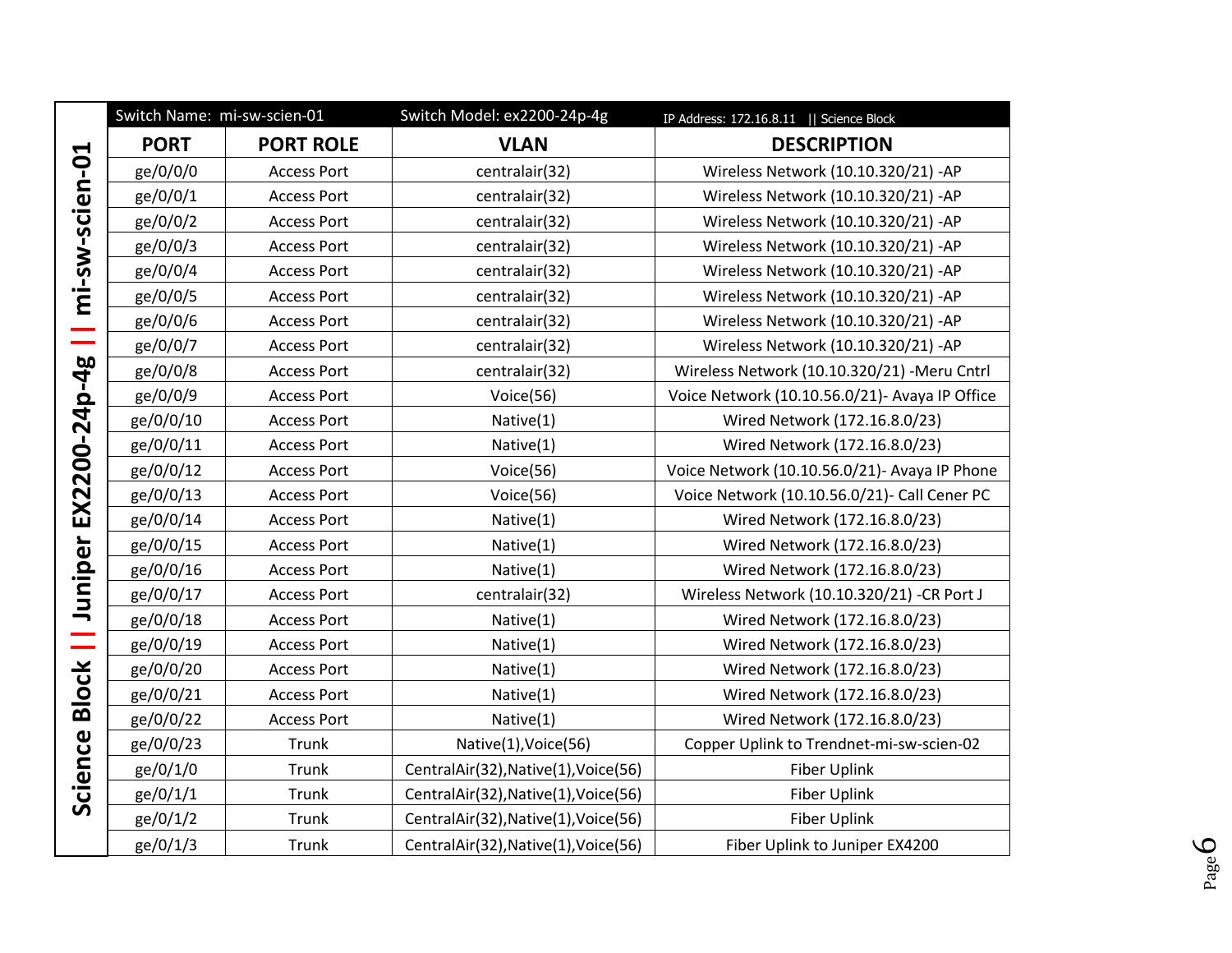|                 |             | Switch Name: mi-sw-blocke-01 | Switch Model: ex2200-24p-4g          | IP Address: 172.16.8.14    E Block   |
|-----------------|-------------|------------------------------|--------------------------------------|--------------------------------------|
|                 | <b>PORT</b> | <b>PORT ROLE</b>             | <b>VLAN</b>                          | <b>DESCRIPTION</b>                   |
|                 | ge/0/0/0    | <b>Access Port</b>           | centralair(32)                       | Wireless Network (10.10.320/21) - AP |
| mi-sw-blocke-01 | ge/0/0/1    | <b>Access Port</b>           | centralair(32)                       | Wireless Network (10.10.320/21) - AP |
|                 | ge/0/0/2    | <b>Access Port</b>           | centralair(32)                       | Wireless Network (10.10.320/21) - AP |
|                 | ge/0/0/3    | <b>Access Port</b>           | centralair(32)                       | Wireless Network (10.10.320/21) - AP |
|                 | ge/0/0/4    | <b>Access Port</b>           | centralair(32)                       | Wireless Network (10.10.320/21) - AP |
|                 | ge/0/0/5    | <b>Access Port</b>           | centralair(32)                       | Wireless Network (10.10.320/21) - AP |
|                 | ge/0/0/6    | <b>Access Port</b>           | centralair(32)                       | Wireless Network (10.10.320/21) - AP |
|                 | ge/0/0/7    | <b>Access Port</b>           | centralair(32)                       | Wireless Network (10.10.320/21) - AP |
|                 | ge/0/0/8    | <b>Access Port</b>           | centralair(32)                       | Wireless Network (10.10.320/21) - AP |
| سي              | ge/0/0/9    | <b>Access Port</b>           | centralair(32)                       | Wireless Network (10.10.320/21) - AP |
|                 | ge/0/0/10   | <b>Access Port</b>           | centralair(32)                       | Wireless Network (10.10.320/21) - AP |
| EX2200-24p-4g   | ge/0/0/11   | <b>Access Port</b>           | centralair(32)                       | Wireless Network (10.10.320/21) - AP |
|                 | ge/0/0/12   | <b>Access Port</b>           | Native(1)                            | Wired Network (172.16.8.0/23)        |
|                 | ge/0/0/13   | <b>Access Port</b>           | Native(1)                            | Wired Network (172.16.8.0/23)        |
|                 | ge/0/0/14   | <b>Access Port</b>           | Native(1)                            | Wired Network (172.16.8.0/23)        |
|                 | ge/0/0/15   | <b>Access Port</b>           | Native(1)                            | Wired Network (172.16.8.0/23)        |
|                 | ge/0/0/16   | <b>Access Port</b>           | Native(1)                            | Wired Network (172.16.8.0/23)        |
|                 | ge/0/0/17   | <b>Access Port</b>           | Native(1)                            | Wired Network (172.16.8.0/23)        |
| Juniper         | ge/0/0/18   | <b>Access Port</b>           | Native(1)                            | Wired Network (172.16.8.0/23)        |
|                 | ge/0/0/19   | <b>Access Port</b>           | Native(1)                            | Wired Network (172.16.8.0/23)        |
|                 | ge/0/0/20   | <b>Access Port</b>           | Native(1)                            | Wired Network (172.16.8.0/23)        |
|                 | ge/0/0/21   | <b>Access Port</b>           | Native(1)                            | Wired Network (172.16.8.0/23)        |
|                 | ge/0/0/22   | <b>Access Port</b>           | Native(1)                            | Wired Network (172.16.8.0/23)        |
| <b>Block   </b> | ge/0/0/23   | Trunk                        | CentralAir(32), Native(1), Voice(56) | Copper Uplink to mi-sw-blocke-03     |
| ш               | ge/0/1/0    |                              |                                      |                                      |
|                 | ge/0/1/1    |                              |                                      |                                      |
|                 | ge/0/1/2    |                              |                                      |                                      |
|                 | ge/0/1/3    | Trunk                        | CentralAir(32), Native(1), Voice(56) | Fibre Uplink to Server Room          |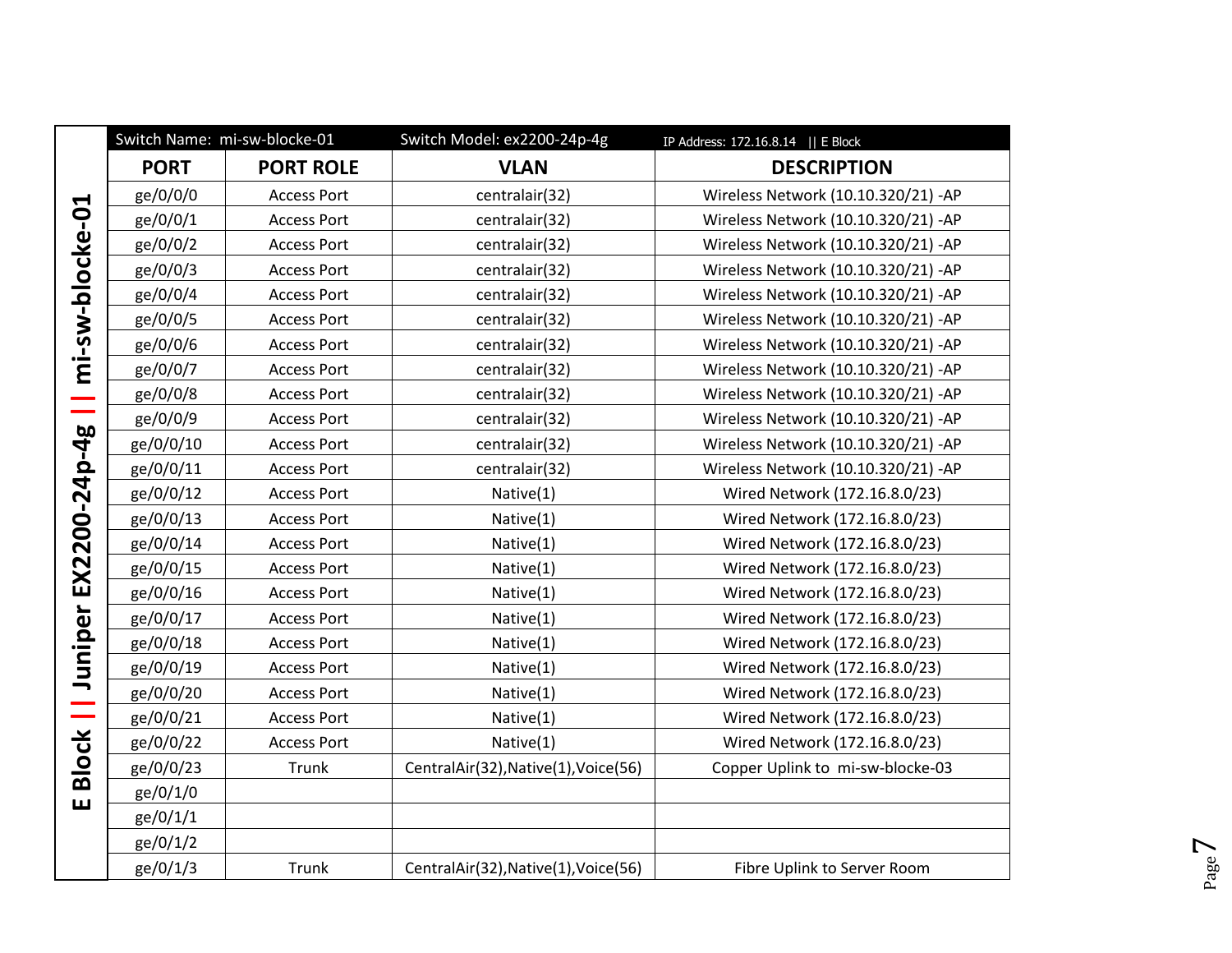|               | Switch Name: mi-sw-lib-01 |                    | Switch Model: ex2200-24p-4g | Library                |
|---------------|---------------------------|--------------------|-----------------------------|------------------------|
|               | <b>PORT</b>               | <b>PORT ROLE</b>   | <b>VLAN</b>                 | <b>DESCRIPTION</b>     |
| mi-sw-lib-01  | ge/0/0/0                  | <b>Access Port</b> | default(0)                  | Meru AP                |
|               | ge/0/0/1                  | <b>Access Port</b> | default(0)                  | Meru AP                |
|               | ge/0/0/2                  | <b>Access Port</b> | default(0)                  | Meru AP                |
|               | ge/0/0/3                  | <b>Access Port</b> | default(0)                  | Meru AP                |
|               | ge/0/0/4                  | <b>Access Port</b> | default(0)                  | Meru AP                |
|               | ge/0/0/5                  | <b>Access Port</b> | default(0)                  | Meru AP                |
|               | ge/0/0/6                  | <b>Access Port</b> | default(0)                  | Meru AP                |
|               | ge/0/0/7                  | <b>Access Port</b> | default(0)                  | Meru AP                |
|               | ge/0/0/8                  | <b>Access Port</b> | default(0)                  |                        |
|               | ge/0/0/9                  | <b>Access Port</b> | default(0)                  |                        |
|               | ge/0/0/10                 | <b>Access Port</b> | default(0)                  |                        |
|               | ge/0/0/11                 | <b>Access Port</b> | default(0)                  |                        |
|               | ge/0/0/12                 | <b>Access Port</b> | default(0)                  |                        |
| EX2200-24p-4g | ge/0/0/13                 | <b>Access Port</b> | default(0)                  |                        |
|               | ge/0/0/14                 | <b>Access Port</b> | default(0)                  |                        |
|               | ge/0/0/15                 | <b>Access Port</b> | default(0)                  |                        |
|               | ge/0/0/16                 | <b>Access Port</b> | default(0)                  |                        |
| Juniper       | ge/0/0/17                 | <b>Access Port</b> | default(0)                  |                        |
|               | ge/0/0/18                 | <b>Access Port</b> | default(0)                  |                        |
|               | ge/0/0/19                 | <b>Access Port</b> | default(0)                  |                        |
| $\equiv$      | ge/0/0/20                 | <b>Access Port</b> | default(0)                  |                        |
|               | ge/0/0/21                 | <b>Access Port</b> | default(0)                  |                        |
|               | ge/0/0/22                 | <b>Access Port</b> | default(0)                  | Meru Controller MC1500 |
| Library       | ge/0/0/23                 | <b>Access Port</b> | default(0)                  | Radio Link to Library  |
|               | ge/0/1/0                  |                    |                             |                        |
|               | ge/0/1/1                  |                    |                             |                        |
|               | ge/0/1/2                  |                    |                             |                        |
|               | ge/0/1/3                  |                    |                             |                        |
|               | ge/0/1/3                  |                    |                             |                        |

 $_{\rm Page}8$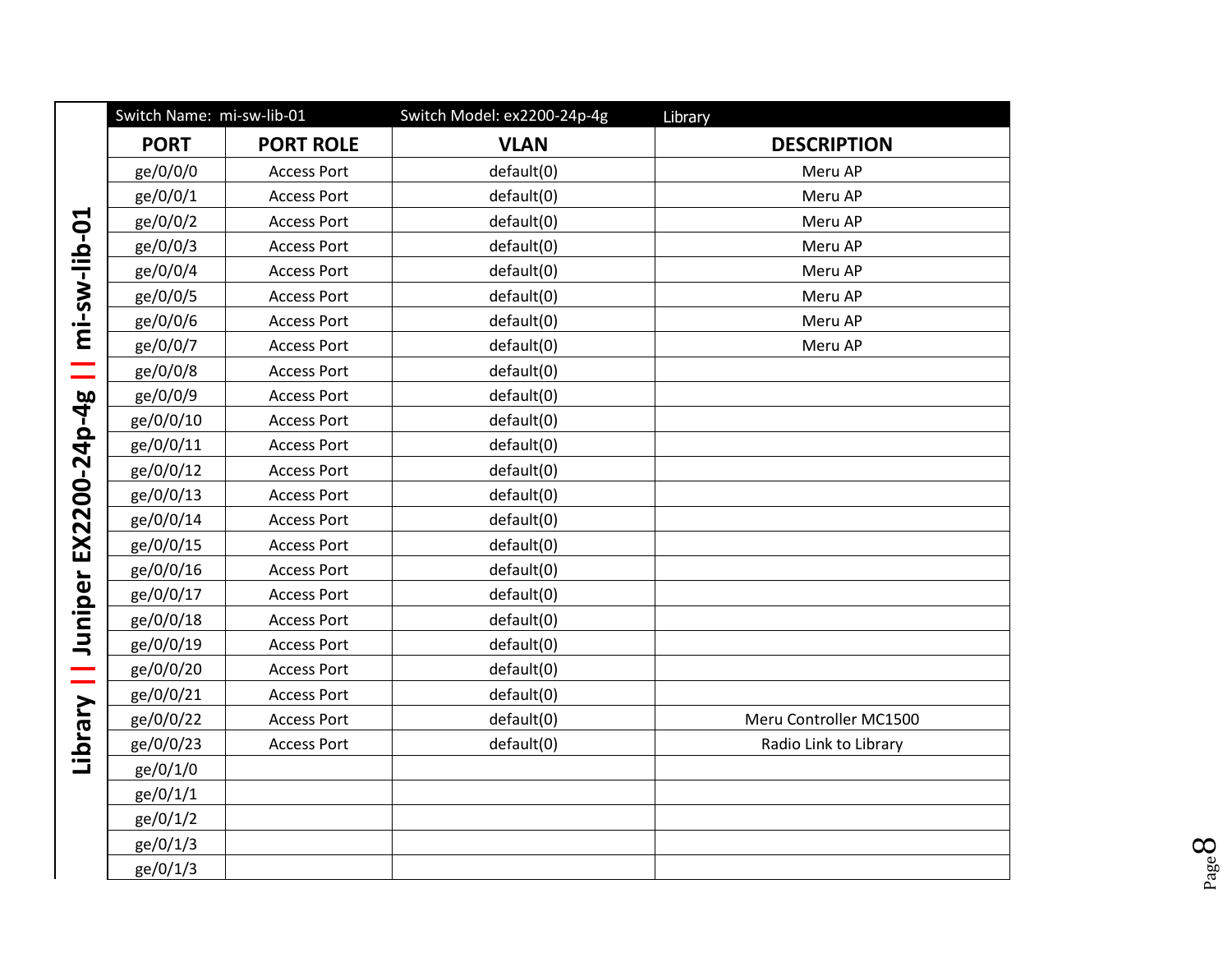|                        | Switch Name: mi-sw-blocka-01 |                    | Switch Model: ex2200-24p-4g          | IP Address: 172.16.8.18   A Block      |
|------------------------|------------------------------|--------------------|--------------------------------------|----------------------------------------|
|                        | <b>PORT</b>                  | <b>PORT ROLE</b>   | <b>VLAN</b>                          | <b>DESCRIPTION</b>                     |
|                        | ge/0/0/0                     | <b>Access Port</b> | centralair(32)                       | Wireless Network (10.10.320/21) - AP   |
| mi-sw-blocka-01        | ge/0/0/1                     | <b>Access Port</b> | centralair(32)                       | Wireless Network (10.10.320/21) - AP   |
|                        | ge/0/0/2                     | <b>Access Port</b> | centralair(32)                       | Wireless Network (10.10.320/21) - AP   |
|                        | ge/0/0/3                     | <b>Access Port</b> | centralair(32)                       | Wireless Network (10.10.320/21) - AP   |
|                        | ge/0/0/4                     | <b>Access Port</b> | Native(1)                            | Wired Network (172.16.8.0/23)          |
|                        | ge/0/0/5                     | <b>Access Port</b> | Native(1)                            | Wired Network (172.16.8.0/23)          |
|                        | ge/0/0/6                     | <b>Access Port</b> | Native(1)                            | Wired Network (172.16.8.0/23)          |
|                        | ge/0/0/7                     | <b>Access Port</b> | Native(1)                            | Wired Network (172.16.8.0/23)          |
|                        | ge/0/0/8                     | <b>Access Port</b> | Native(1)                            | Wired Network (172.16.8.0/23)          |
|                        | ge/0/0/9                     | <b>Access Port</b> | Native(1)                            | Wired Network (172.16.8.0/23)          |
| EX2200-24p-4g          | ge/0/0/10                    | <b>Access Port</b> | Native(1)                            | Wired Network (172.16.8.0/23)          |
|                        | ge/0/0/11                    | <b>Access Port</b> | Native(1)                            | Wired Network (172.16.8.0/23)          |
|                        | ge/0/0/12                    | <b>Access Port</b> | Native(1)                            | Wired Network (172.16.8.0/23)          |
|                        | ge/0/0/13                    | <b>Access Port</b> | Native(1)                            | Wired Network (172.16.8.0/23)          |
|                        | ge/0/0/14                    | <b>Access Port</b> | Native(1)                            | Wired Network (172.16.8.0/23)          |
|                        | ge/0/0/15                    | <b>Access Port</b> | Native(1)                            | Wired Network (172.16.8.0/23)          |
|                        | ge/0/0/16                    | <b>Access Port</b> | Native(1)                            | Wired Network (172.16.8.0/23)          |
|                        | ge/0/0/17                    | <b>Access Port</b> | Native(1)                            | Wired Network (172.16.8.0/23)          |
|                        | ge/0/0/18                    | <b>Access Port</b> | Native(1)                            | Wired Network (172.16.8.0/23)          |
|                        | ge/0/0/19                    | <b>Access Port</b> | Native(1)                            | Wired Network (172.16.8.0/23)          |
|                        | ge/0/0/20                    | <b>Access Port</b> | Native(1)                            | Wired Network (172.16.8.0/23)          |
|                        | ge/0/0/21                    | <b>Access Port</b> | Native(1)                            | Wired Network (172.16.8.0/23)          |
|                        | ge/0/0/22                    | <b>Access Port</b> | Native(1)                            | Wired Network (172.16.8.0/23)          |
| <b>Block   Juniper</b> | ge/0/0/23                    | Trunk              | CentralAir(32), Native(1), Voice(56) | Copper Uplink to Allied Telesis Switch |
| $\blacktriangleleft$   | ge/0/1/0                     |                    |                                      |                                        |
|                        | ge/0/1/1                     |                    |                                      |                                        |
|                        | ge/0/1/2                     |                    |                                      |                                        |
|                        | ge/0/1/3                     | Trunk              | CentralAir(32), Native(1), Voice(56) | Fibre Uplink to Server Room            |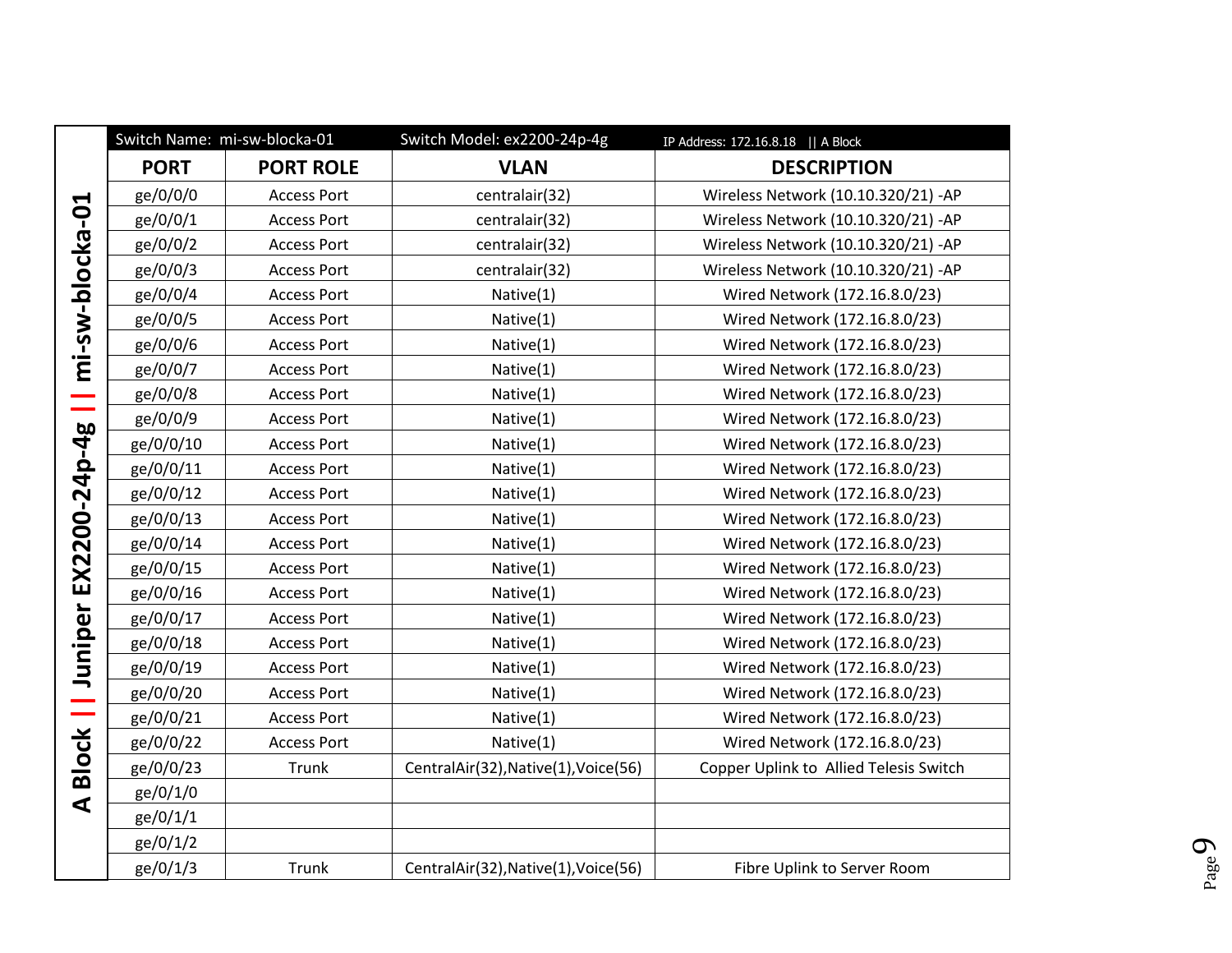|                 |             | Switch Name: mi-sw-blockb-01 | Switch Model: ex2200-24p-4g          | IP Address: 172.16.8.19    B Block   |
|-----------------|-------------|------------------------------|--------------------------------------|--------------------------------------|
|                 | <b>PORT</b> | <b>PORT ROLE</b>             | <b>VLAN</b>                          | <b>DESCRIPTION</b>                   |
|                 | ge/0/0/0    | <b>Access Port</b>           | centralair(32)                       | Wireless Network (10.10.320/21) - AP |
| mi-sw-blockb-01 | ge/0/0/1    | <b>Access Port</b>           | centralair(32)                       | Wireless Network (10.10.320/21) - AP |
|                 | ge/0/0/2    | <b>Access Port</b>           | centralair(32)                       | Wireless Network (10.10.320/21) - AP |
|                 | ge/0/0/3    | <b>Access Port</b>           | centralair(32)                       | Wireless Network (10.10.320/21) - AP |
|                 | ge/0/0/4    | <b>Access Port</b>           | Native(1)                            | Wired Network (172.16.8.0/23)        |
|                 | ge/0/0/5    | <b>Access Port</b>           | Native(1)                            | Wired Network (172.16.8.0/23)        |
|                 | ge/0/0/6    | <b>Access Port</b>           | Native(1)                            | Wired Network (172.16.8.0/23)        |
|                 | ge/0/0/7    | <b>Access Port</b>           | Native(1)                            | Wired Network (172.16.8.0/23)        |
| Ξ               | ge/0/0/8    | <b>Access Port</b>           | Native(1)                            | Wired Network (172.16.8.0/23)        |
|                 | ge/0/0/9    | <b>Access Port</b>           | Native(1)                            | Wired Network (172.16.8.0/23)        |
|                 | ge/0/0/10   | <b>Access Port</b>           | Native(1)                            | Wired Network (172.16.8.0/23)        |
| EX2200-24p-4g   | ge/0/0/11   | <b>Access Port</b>           | Native(1)                            | Wired Network (172.16.8.0/23)        |
|                 | ge/0/0/12   | <b>Access Port</b>           | Native(1)                            | Wired Network (172.16.8.0/23)        |
|                 | ge/0/0/13   | <b>Access Port</b>           | Native(1)                            | Wired Network (172.16.8.0/23)        |
|                 | ge/0/0/14   | <b>Access Port</b>           | Native(1)                            | Wired Network (172.16.8.0/23)        |
|                 | ge/0/0/15   | <b>Access Port</b>           | Native(1)                            | Wired Network (172.16.8.0/23)        |
|                 | ge/0/0/16   | <b>Access Port</b>           | Native(1)                            | Wired Network (172.16.8.0/23)        |
|                 | ge/0/0/17   | <b>Access Port</b>           | Native(1)                            | Wired Network (172.16.8.0/23)        |
| Juniper         | ge/0/0/18   | <b>Access Port</b>           | Native(1)                            | Wired Network (172.16.8.0/23)        |
|                 | ge/0/0/19   | <b>Access Port</b>           | Native(1)                            | Wired Network (172.16.8.0/23)        |
|                 | ge/0/0/20   | <b>Access Port</b>           | Native(1)                            | Wired Network (172.16.8.0/23)        |
|                 | ge/0/0/21   | <b>Access Port</b>           | Native(1)                            | Wired Network (172.16.8.0/23)        |
|                 | ge/0/0/22   | <b>Access Port</b>           | Native(1)                            | Wired Network (172.16.8.0/23)        |
| <b>Block   </b> | ge/0/0/23   | Trunk                        | CentralAir(32), Native(1), Voice(56) |                                      |
| $\bf{m}$        | ge/0/1/0    |                              |                                      |                                      |
|                 | ge/0/1/1    |                              |                                      |                                      |
|                 | ge/0/1/2    |                              |                                      |                                      |
|                 | ge/0/1/3    | Trunk                        | CentralAir(32), Native(1), Voice(56) | Fibre Uplink to Server Room          |

 $P_{\text{age}}10$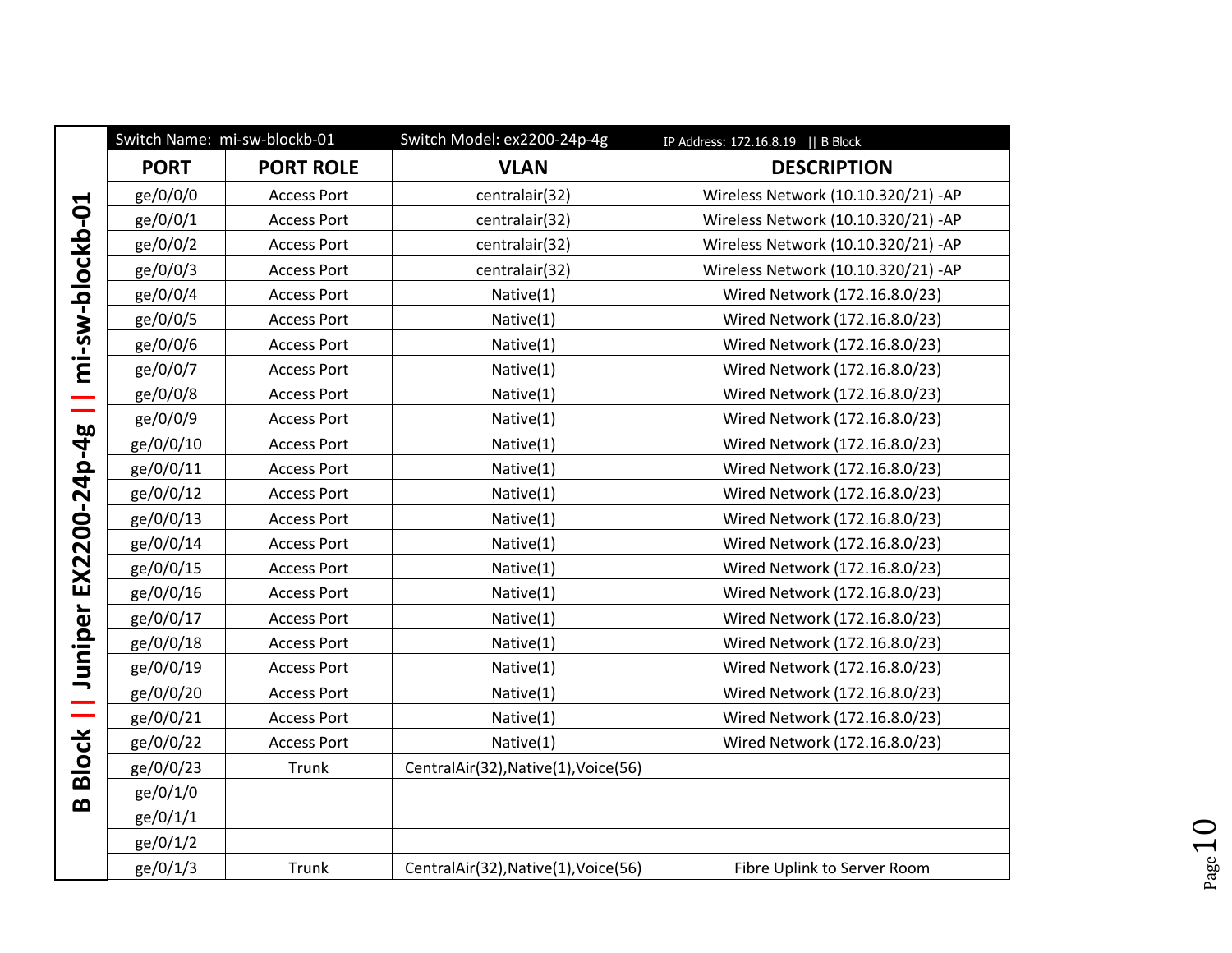|                          | Switch Name: mi-sw-blockc-01 |                    | Switch Model: ex2200-24p-4g          | IP Address: 172.16.8.20    Block     |
|--------------------------|------------------------------|--------------------|--------------------------------------|--------------------------------------|
|                          | <b>PORT</b>                  | <b>PORT ROLE</b>   | <b>VLAN</b>                          | <b>DESCRIPTION</b>                   |
|                          | ge/0/0/0                     | <b>Access Port</b> | centralair(32)                       | Wireless Network (10.10.320/21) - AP |
|                          | ge/0/0/1                     | <b>Access Port</b> | centralair(32)                       | Wireless Network (10.10.320/21) - AP |
|                          | ge/0/0/2                     | <b>Access Port</b> | centralair(32)                       | Wireless Network (10.10.320/21) - AP |
|                          | ge/0/0/3                     | <b>Access Port</b> | centralair(32)                       | Wireless Network (10.10.320/21) - AP |
|                          | ge/0/0/4                     | <b>Access Port</b> | Native(1)                            | Wired Network (172.16.8.0/23)        |
|                          | ge/0/0/5                     | <b>Access Port</b> | Native(1)                            | Wired Network (172.16.8.0/23)        |
| mi-sw-blockb-01          | ge/0/0/6                     | <b>Access Port</b> | Native(1)                            | Wired Network (172.16.8.0/23)        |
|                          | ge/0/0/7                     | <b>Access Port</b> | Native(1)                            | Wired Network (172.16.8.0/23)        |
| Ξ                        | ge/0/0/8                     | <b>Access Port</b> | Native(1)                            | Wired Network (172.16.8.0/23)        |
|                          | ge/0/0/9                     | <b>Access Port</b> | Native(1)                            | Wired Network (172.16.8.0/23)        |
| EX2200-24p-4g            | ge/0/0/10                    | <b>Access Port</b> | Native(1)                            | Wired Network (172.16.8.0/23)        |
|                          | ge/0/0/11                    | <b>Access Port</b> | Native(1)                            | Wired Network (172.16.8.0/23)        |
|                          | ge/0/0/12                    | <b>Access Port</b> | Native(1)                            | Wired Network (172.16.8.0/23)        |
|                          | ge/0/0/13                    | <b>Access Port</b> | Native(1)                            | Wired Network (172.16.8.0/23)        |
|                          | ge/0/0/14                    | <b>Access Port</b> | Native(1)                            | Wired Network (172.16.8.0/23)        |
|                          | ge/0/0/15                    | <b>Access Port</b> | Native(1)                            | Wired Network (172.16.8.0/23)        |
|                          | ge/0/0/16                    | <b>Access Port</b> | Native(1)                            | Wired Network (172.16.8.0/23)        |
|                          | ge/0/0/17                    | <b>Access Port</b> | Native(1)                            | Wired Network (172.16.8.0/23)        |
|                          | ge/0/0/18                    | <b>Access Port</b> | Native(1)                            | Wired Network (172.16.8.0/23)        |
|                          | ge/0/0/19                    | <b>Access Port</b> | Native(1)                            | Wired Network (172.16.8.0/23)        |
|                          | ge/0/0/20                    | <b>Access Port</b> | Native(1)                            | Wired Network (172.16.8.0/23)        |
| <b>Block     Juniper</b> | ge/0/0/21                    | <b>Access Port</b> | Native(1)                            | Wired Network (172.16.8.0/23)        |
|                          | ge/0/0/22                    | <b>Access Port</b> | Native(1)                            | Wired Network (172.16.8.0/23)        |
|                          | ge/0/0/23                    | Trunk              | CentralAir(32), Native(1), Voice(56) |                                      |
| $\bf{m}$                 | ge/0/1/0                     |                    |                                      |                                      |
|                          | ge/0/1/1                     |                    |                                      |                                      |
|                          | ge/0/1/2                     |                    |                                      |                                      |
|                          | ge/0/1/3                     | Trunk              | CentralAir(32), Native(1), Voice(56) | Fibre Uplink to Server Room          |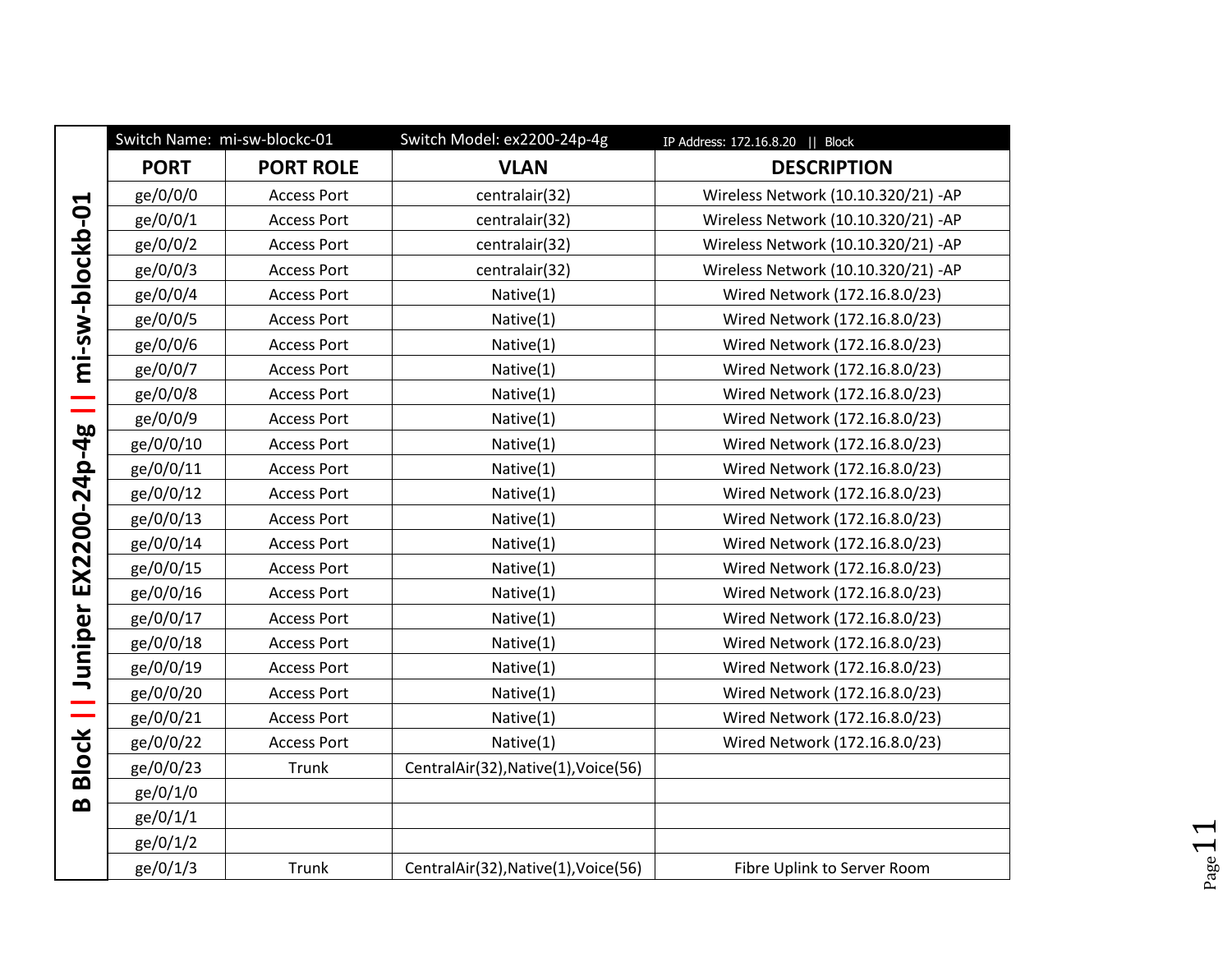|                                   | Switch Name: mi-sw-core |                  | Switch Model: ex2200-24p-4g          | IP Address: 172.16.9.11    Science Block |
|-----------------------------------|-------------------------|------------------|--------------------------------------|------------------------------------------|
| mi-sw-core<br>Ξ                   | <b>PORT</b>             | <b>PORT ROLE</b> | <b>VLAN</b>                          | <b>DESCRIPTION</b>                       |
|                                   | ge/0/0/0                | Trunk            | CentralAir(32), Native(1), Voice(56) | Fibre Uplink to mi-sw-scien-01           |
|                                   | ge/0/0/1                | Trunk            | CentralAir(32), Native(1), Voice(56) | Fibre Uplink                             |
|                                   | ge/0/0/2                | Trunk            | CentralAir(32), Native(1), Voice(56) | <b>Fibre Uplink</b>                      |
|                                   | ge/0/0/3                | Trunk            | CentralAir(32), Native(1), Voice(56) | <b>Fibre Uplink</b>                      |
|                                   | ge/0/0/4                |                  |                                      |                                          |
|                                   | ge/0/0/5                |                  |                                      |                                          |
|                                   | ge/0/0/6                |                  |                                      |                                          |
|                                   | ge/0/0/7                |                  |                                      |                                          |
|                                   | ge/0/0/8                |                  |                                      |                                          |
|                                   | ge/0/0/9                |                  |                                      |                                          |
|                                   | ge/0/0/10               |                  |                                      |                                          |
|                                   | ge/0/0/11               |                  |                                      |                                          |
|                                   | ge/0/0/12               |                  |                                      |                                          |
|                                   | ge/0/0/13               |                  |                                      |                                          |
|                                   | ge/0/0/14               |                  |                                      |                                          |
|                                   | ge/0/0/15               |                  |                                      |                                          |
| Science     Juniper EX4200-24p-4g | ge/0/0/16               |                  |                                      |                                          |
|                                   | ge/0/0/17               |                  |                                      |                                          |
|                                   | ge/0/0/18               |                  |                                      |                                          |
|                                   | ge/0/0/19               |                  |                                      |                                          |
|                                   | ge/0/0/20               |                  |                                      |                                          |
|                                   | ge/0/0/21               |                  |                                      |                                          |
|                                   | ge/0/0/22               |                  |                                      |                                          |
|                                   | ge/0/0/23               |                  |                                      |                                          |
|                                   |                         |                  |                                      |                                          |
|                                   |                         |                  |                                      |                                          |
|                                   |                         |                  |                                      |                                          |
|                                   |                         |                  |                                      |                                          |